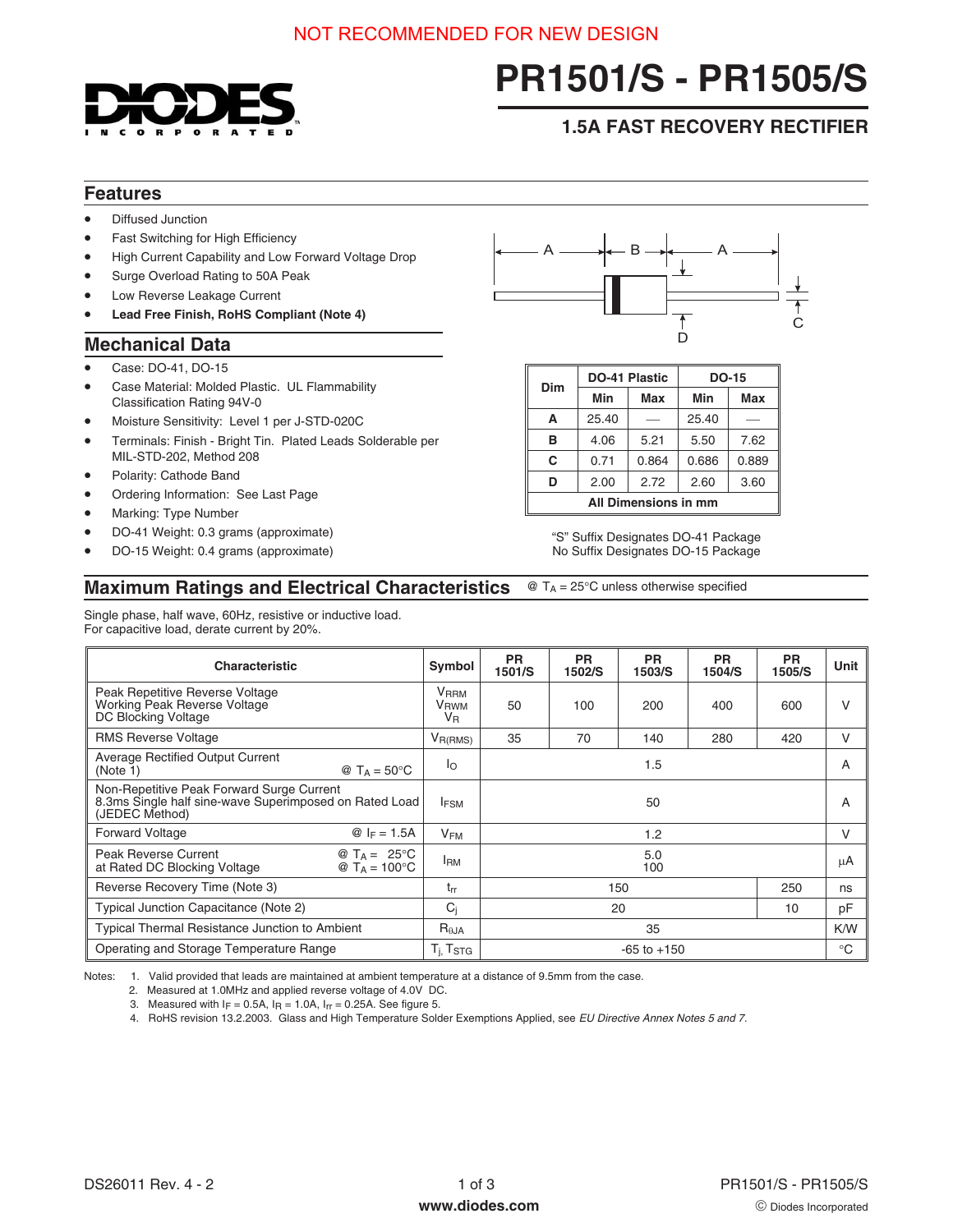

## NOT RECOMMENDED FOR NEW DESIGN



Fig. 5 Reverse Recovery Time Characteristic and Test Circuit